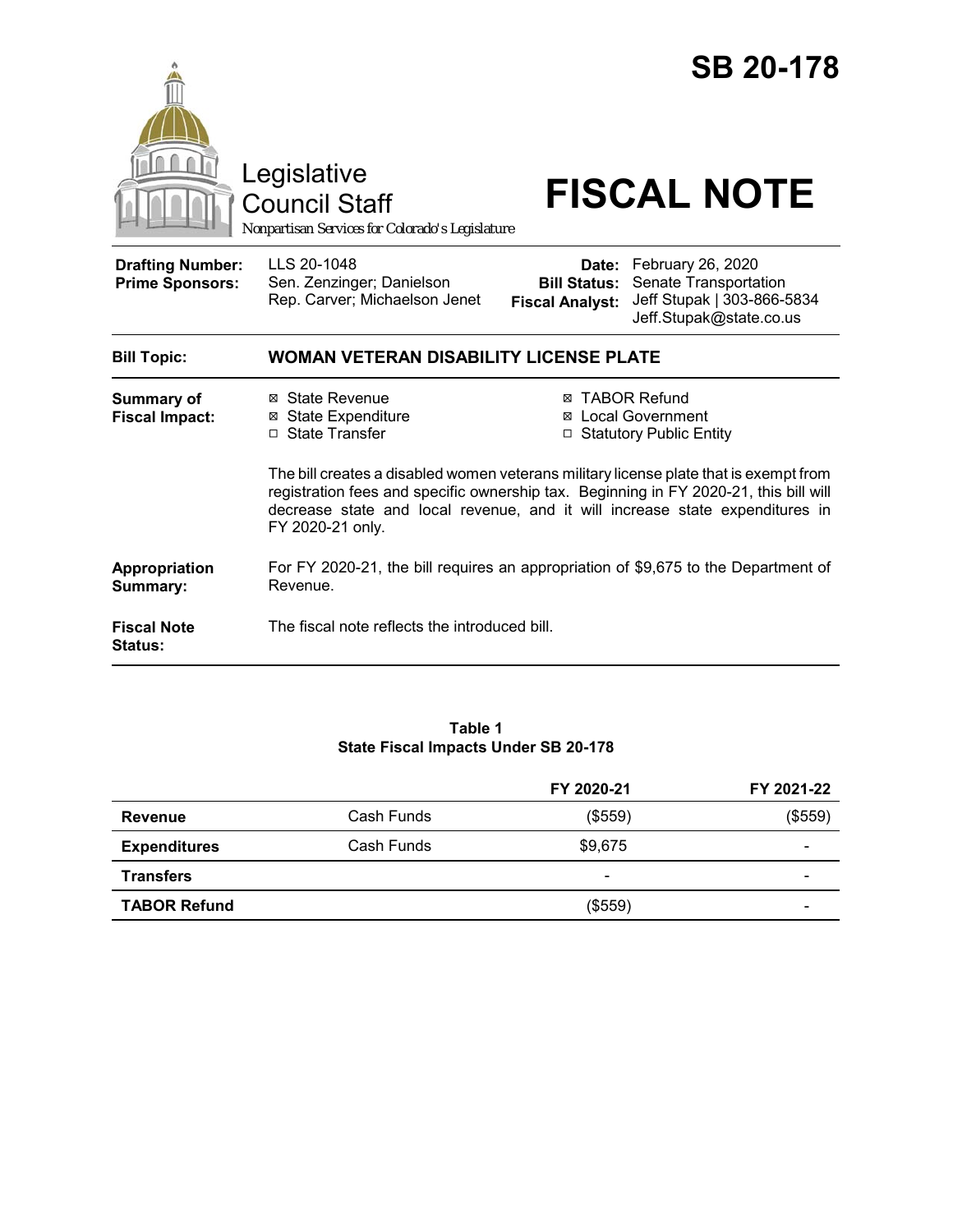February 26, 2020

### **Summary of Legislation**

The bill creates a military license plate available to disabled veteran women. The license plate is available to veteran women who have received an honorable discharge or are retired from the U.S. Armed Forces and have a qualifying disability. Additionally, the license plate must bear the inscription "W.D.V." and be issued using a separate number series.

Individuals with the disabled women veteran license plate will be exempt from registration fees and specific ownership tax (SOT) for one vehicle. Subsequent vehicles will be subject to applicable registration and taxes, as well as a one-time fee of \$50, of which \$25 goes to the Highway Users Tax Fund (HUTF) and the other \$25 goes to the Licensing Services Cash Fund.

#### **State Revenue**

This bill is anticipated to decrease state cash fund revenue by \$559 beginning in FY 2020-21. Table 2 outlines the revenue decreases under this bill.

#### **Table 2 Revenue Under SB 20-178**

| <b>Revenue Components</b>                    | FY 2019-20 | FY 2020-21 |
|----------------------------------------------|------------|------------|
| License Plate Sets Issued                    | 10         | 10         |
| Revenue: License Plate Cash Fund (\$5.92)    | $($ \$59)  | (\$59)     |
| Revenue: Highway Users Tax Fund (\$25)       | $(\$250)$  | (\$250)    |
| Revenue: Licensing Services Cash Fund (\$25) | (\$250)    | (\$250)    |
| <b>Total Revenue</b>                         | (\$559)    | (\$559)    |

**Standard license plate fees.** The disabled women veteran license plate is exempt from the plate and tab production fee of \$5.92 for a passenger vehicle plate set and \$3.01 for a motorcycle plate set. This fiscal note assumes motorcycle plate issuance will be minimal. Fees from plate and tab production are credited to the License Plate Cash Fund (LCPF).

**Special license plate fees.** Applicants for the disabled women veteran license plate are also exempt from paying an additional \$50 fee applied for special license plates, of which \$25 is credited to the Highway Users Tax Fund (HUTF) and \$25 is credited to the Licensing Services Cash Fund (LSCF).

**Colorado Department of Transportation.** Of the decreased HUTF revenue under this bill, 65 percent is credited to the State Highway Fund (SHF) for expenditure by the department, 26 percent is credited to counties, and 9 percent is credited to municipalities.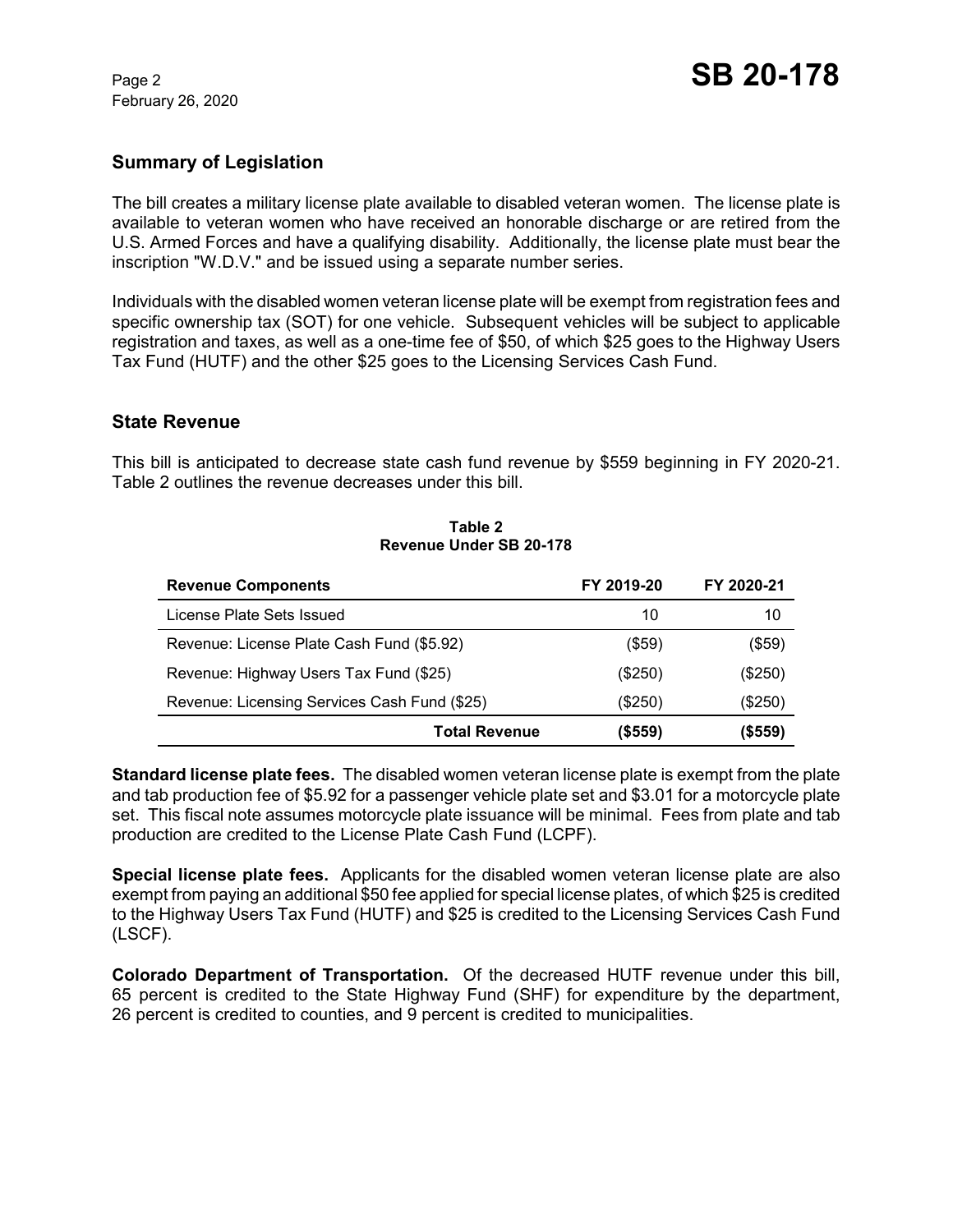# **State Expenditures**

The bill increases state cash fund expenditures by \$9,675 from the DRIVES Vehicles Services Account in the DOR. Additionally, the bill may increase state General Fund expenditures for school finance by a minimal amount. These impacts are discussed below.

**Department of Revenue.** One-time programming costs of \$9,675 are required to update the DRIVES system to create disabled women veteran license plate inventory types, exempt these plates from taxes and fees, and update reports. Programming costs assume 43 hours at a rate of \$225 per hour.

**School finance impact.** Based on the share of SOT revenue that goes to school districts and is part of the local share for school finance, the decrease in SOT revenue may increase required state aid by a minimal amount in FY 2020-21 and subsequent years. If the Budget Stabilization Factor remains unchanged, the SOT decrease will be offset by higher state aid.

**TABOR refund.** The bill is expected to decrease state General Fund obligations for TABOR refunds by \$559 in FY 2020-21 and FY 2021-22. Under current law and the December 2019 Legislative Council Staff forecast, the bill will correspondingly decrease the amount refunded to taxpayers via sales tax refunds made available on income tax returns for tax years 2021 and 2022, respectively. A forecast of state revenue subject to TABOR is not available beyond FY 2021-22.

# **Local Government and School Districts**

The bill will decrease revenue to local governments and school districts beginning in FY 2020-21.

**Specific ownership tax.** The bill will reduce SOT collections by a minimal amount beginning in FY 2020-21, resulting in decreased revenue for municipalities, counties, special districts, and school districts. SOT revenue that is part of the local share for school finance will be reduced by a minimal amount, which may result in an increase in the state's share of funding that would offset the decrease in SOT revenue for school districts.

**Registration fees.** The bill decreases HUTF revenue, of which 26 percent is distributed to counties and 9 percent is distributed to municipalities. There are also a number of fees paid when registering a vehicle that go directly to local governments, such as the clerk hire fee and the county road and bridge fee. Because registration fees are assessed in a unique way depending on vehicle characteristics, exact amounts have not been estimated.

# **Effective Date**

The bill takes effect August 5, 2020, if the General Assembly adjourns on May 6, 2020, as scheduled, and no referendum petition is filed.

# **State Appropriations**

For FY 2020-21, the bill requires an appropriation of \$9,675 from the Colorado DRIVES Vehicle Services Account to the Department of Revenue.